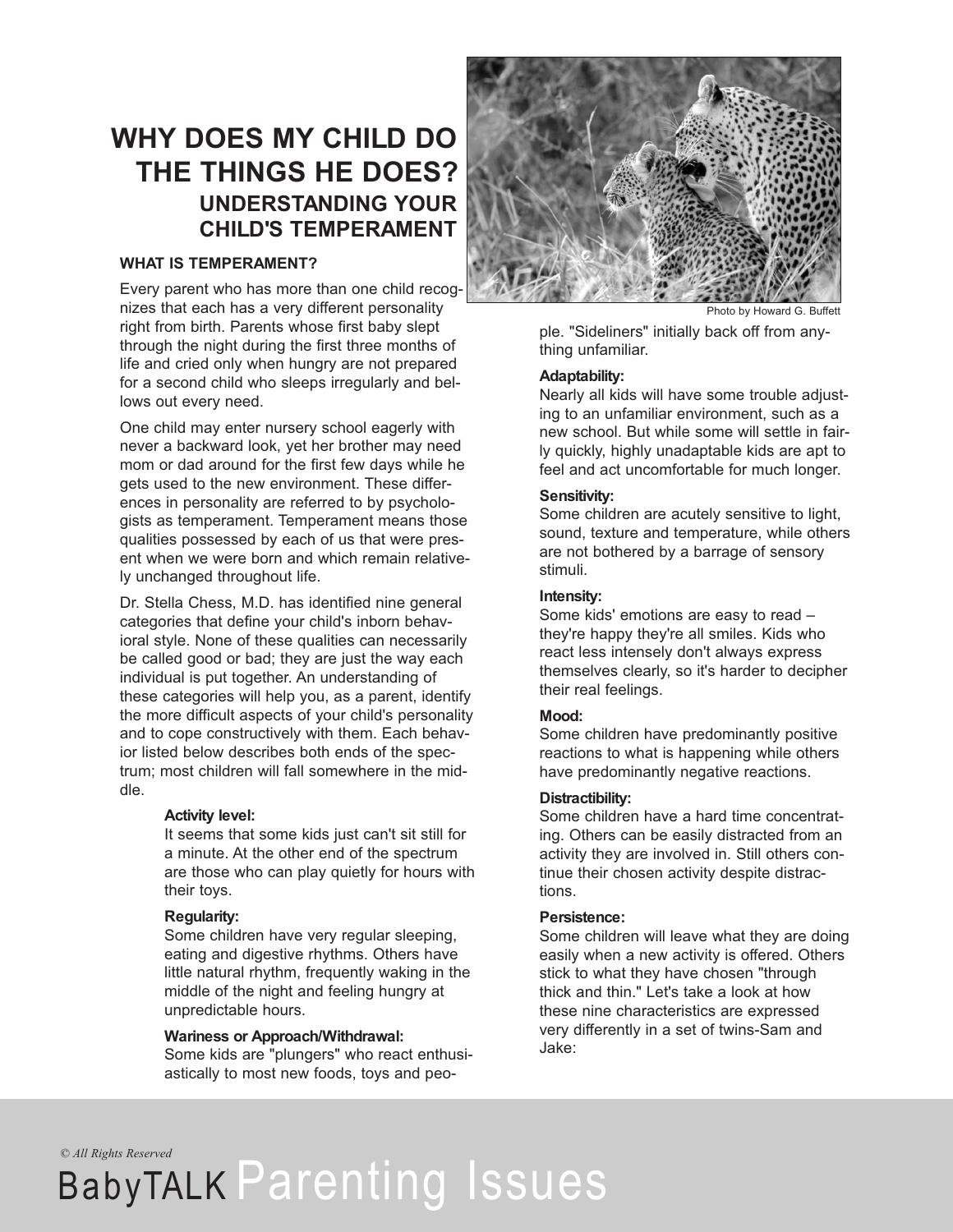#### **At eight months:**

Both babies are playing on the floor. Sam crawls over to an electrical outlet (which is covered with childproof caps) and begins to explore it with his hands. Jake follows him. Their mother leaves the clothes she is folding and calls them. She rattles a milk container full of clothespins and pours them out onto the floor. Both babies leave the outlet for the clothespins. After a minute, while Jake is still totally absorbed with the clothespins, Sam heads back for the outlet.

#### **At two-and-a-half years:**

Sam and Jake go on a car trip with the rest of their family. Jake settles into his car seat and is content to ride for hours. However, Sam fights against being restrained after only about an hour of driving. His parents discover that if they stop at a rest area and let him run for five minutes, he is willing to go back into the car seat without complaint. When visiting, Sam enjoys meeting new relatives and has no trouble going to sleep in strange beds. Jake, on the other hand, becomes grouchy after one day of so many changes. His parents get worn out with his refusal to eat in restaurants and his resistance to sleep. When introduced to adoring aunts and uncles for the first time, he hides behind his mother and clings to her leg.

#### **At four years:**

Sam and Jake's teachers say that both children have adjusted well to their preschool classrooms, although they note that while Sam is loud and exuberant with intense mood changes, Jake is more quiet, self-contained and even-tempered.

The teachers are concerned, however, that Sam is having difficulty in the gym. Every day he runs around wildly, bumping into other children and literally bouncing off the walls. The teachers have discovered that he calms down quickly when they take him out of the noisy gym into a quiet environment.

These twin babies were raised in the same family environment, but respond very differently to their world.

While both babies at eight months were distracted from the electrical outlet, Sam's interest persisted and he returned. At 2 ½ , active Sam cannot tolerate the car seat and needs frequent opportunities to run off his energy; he adapted easily to all the changes he experienced during the family trip. Jake, however, is thrown by change and withdraws from new situations and people.

At school, Sam's intensity shows up in his exuberance and in the strength of his moods. Jake's moods are less changeable. The teachers discovered that Sam's difficulties in the gym are the result of his inability to deal with the noise level because he has a low sensory threshold.

### **TEMPERAMENT CLUSTERS**

You can see from this example how the different temperamental characteristics are displayed in the unique behavior style of each child. Because there are nine different characteristics and a wide range of behaviors within each characteristic category, the possibilities for differences in temperament between children, even in the same family, are vast.

In his book, Infants and Mothers, T. Berry Brazelton clusters these characteristics into three groups and identifies them as average, active and quiet.

> **Average:** Your child basically enjoys new situations and adapts easily to change. He has regular eating and sleeping habits, is moderately active and moderate in the intensity of his moods. It was probably easy to get him onto a regular schedule when he was a baby. He accepts most frustrations with a minimum of fuss and generally learns new rules quickly.

> As he matures, however, you may need to help him learn to stand up for himself, rather than adapting readily to any situation which presents itself.

**Active:** Your child is very active and distractible. She has intense moods and is usually irregular in body functions. You probably feel as if you've had your hands full since she was born. It helps to let such a child know, both in words and by adjusting your expectations of her, that you understand her temperament. This does not mean that you tolerate unacceptable behavior (no matter how active she is, she may not run across the street; no matter how intense her anger with a younger sibling, she may not hit or kick). Acceptance of such a child means making sure there is enough physical activity in a day; periods of relative quiet should be followed by time at the park or playground; car trips can be broken up by stops to run around a rest area.

*© All Rights Reserved*

# BabyTALK Parenting Issues